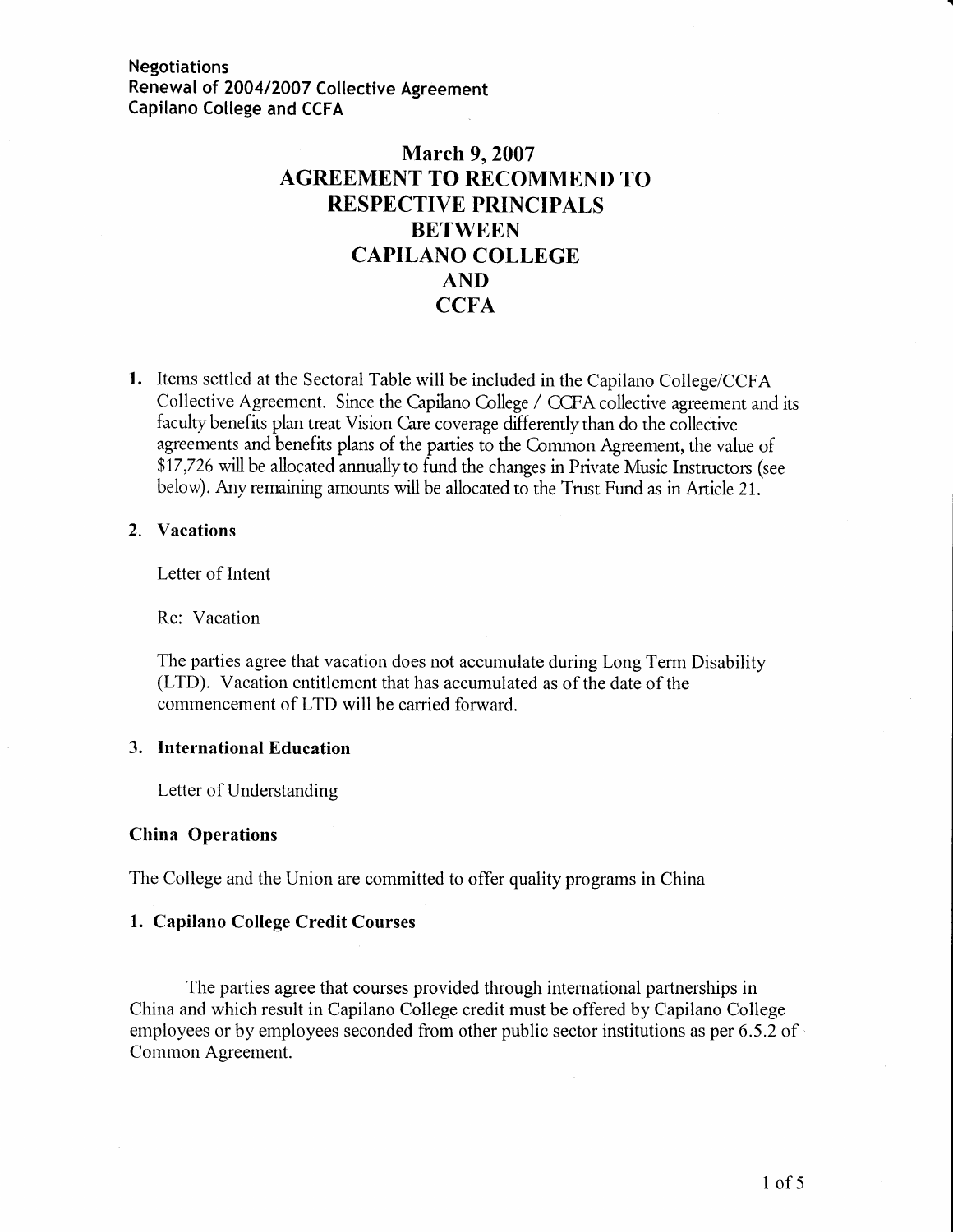1.2 For the purpose of offering Capilano College credit courses in China, the College will appoint employees who were initially hired to teach in China to the functional area. China Partnership Programs (CPP).

1.3 Search committees for instructors in the CPP will be established under the procedures outlined in 11.3.5. The bargaining unit members on these search committees will be drawn from the functional area(s) in which the courses are normally offered. Similar procedures would apply to employees hired for counseling or librarian work.

1.4 The Capilano College/CCFA Agreement, with the exception of articles 11.3.5.4 and 11.8.5.2, and Common Agreement cover employees hired to the functional area, China Partnership Programs.

- 1.5 The College and the Union are committed to increasing international teaching opportunities in China for faculty who are not in the CPP.
- 1.5.1 Work that is not required to meet the commitment level of an employee regularized in the CPP will first be offered to existing College employees outside of the CPP.
- 1.5.2 Such work may next be offered to employees seconded fiom other public sector institutions as per Article 6.5.2 of the Common Agreement.
- 1.5.3 The College will strive to provide reasonable time for a College employee to accept this work.
- 1.5.4 A College employee may choose to accept this work as an appointment or an assignment.

#### 2. Non-Capilano College Courses

The parties agree that courses which do not result in Capilano College credit and which are provided by instructors hired under personal agreements with Chinese institutions in international partnerships with Capilano College do not result in these instructors becoming Capilano College employees and such instructors are not covered by the Capilano College/CCFA Agreement or the Common Agreement.

#### 4. Letter of Agreement - Multi-Location Work

Amend the current Letter of Agreement as follows:

i. Delete: "The Committee shall be formed by September 15, 2005"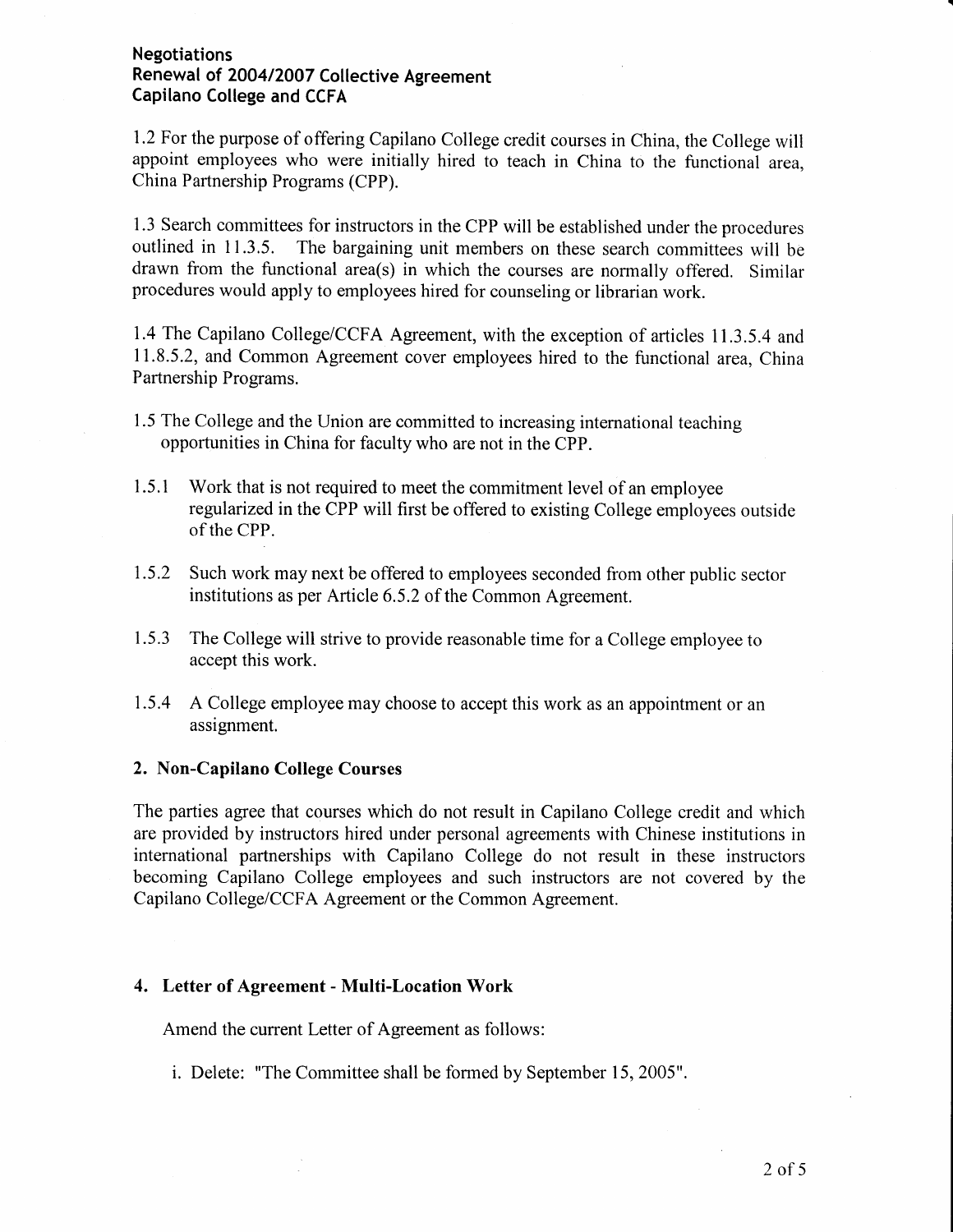- ii. Change: March 31, 2006 to "March 31, 2007, unless mutually agreed upon by the parties. The parties agree the January 11, 2007, notice to cease past practice point two (2) (concerning union waivers for multi-location work) shall become effective on the later of April l, 2007 , or the mutually agreed extended date above."
- iii. Add: "Any resolution will be within current costs."

### 5. Previously agreed items include:

- i. Housekeeping items (attached)
- ii. Article 3.6.3 Duty to Provide Copies of Agreement (attached)

### 6. Change how seniority is defined for Non-Regulars

Amend article 11.4.5.2.2 as follows:

11.4.5.2.2 Non-regular employees will be assigned work in their area(s) of appointrnent on the basis of seniority as defined by the department/functional area. Seniority for the purposes of this article will be defined as number of sections taught in the department/functional area; seniority as defined in 11.8.6; or, another method of calculating seniority that has been provided in writing to the Dean pursuant to 2.8.2.4by September 30, 2007. A non-regular employee will be offered additional work in his/her area(s) of appointment if work the employee has satisfactorily performed, or similar duties within the competence of the employee, recur within the next three terms. An employee who refuses such as offer forfeits his/her rights to a further appointment unless the offer would require the ernployee to work in three consecutive terms or the offer of further work occurs within 30 calendar days prior to the start of the assignment (see 6.8.14).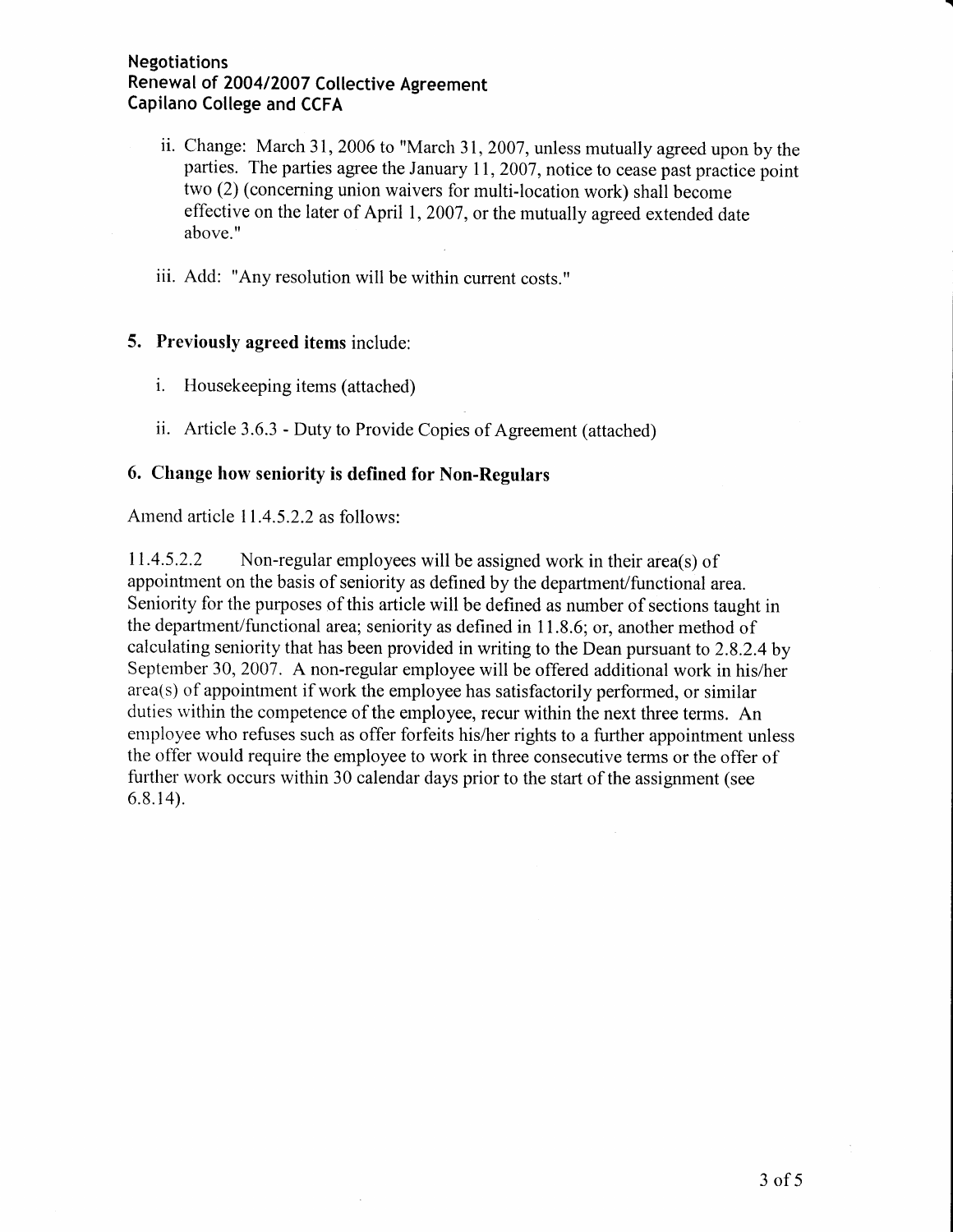### 7. Article 11.5.9

Add: "mentoring at any time of the year" to list in Article 6.9.4.1, 6.9.4.2, 6.9.4.3.2

Add: the following new article.

- 11.5.9 Mentoring
- I1.5.9.1 Mentoring will be offered to all employees whose student questionnaires in the first term of the evaluation year warrant mentoring in the opinion of the coordinator.
- 11.5.9.2 When a probationary employee is identified for mentoring, the Union will be notified of that fact.
- I 1.5.9.3 The mentor shall be mutually agreed upon by the coordinator and employee.
- 11.5.9.4 The mentoring shall begin within two weeks of the coordinator deciding mentoring should occur.
- 1 1.5.9.5 Participation in mentoring by employees not on probation shall be at the option of the employee. The degree of participation is not a factor in an 11.5 evaluation file.
- 11.5.9.6 For probationary employees who do not agree to a mentor, evaluations shall take place each term during the probationary period.
- 11.5.9.7 For probationary employees, the evaluation file shall contain a report detailing the mentoring given. A copy of the report shall be given to the employee. The report notes that the mentoring took place or that the employee refused to participate in mentoring. The report does not evaluate the employee's performance or participation in mentoring.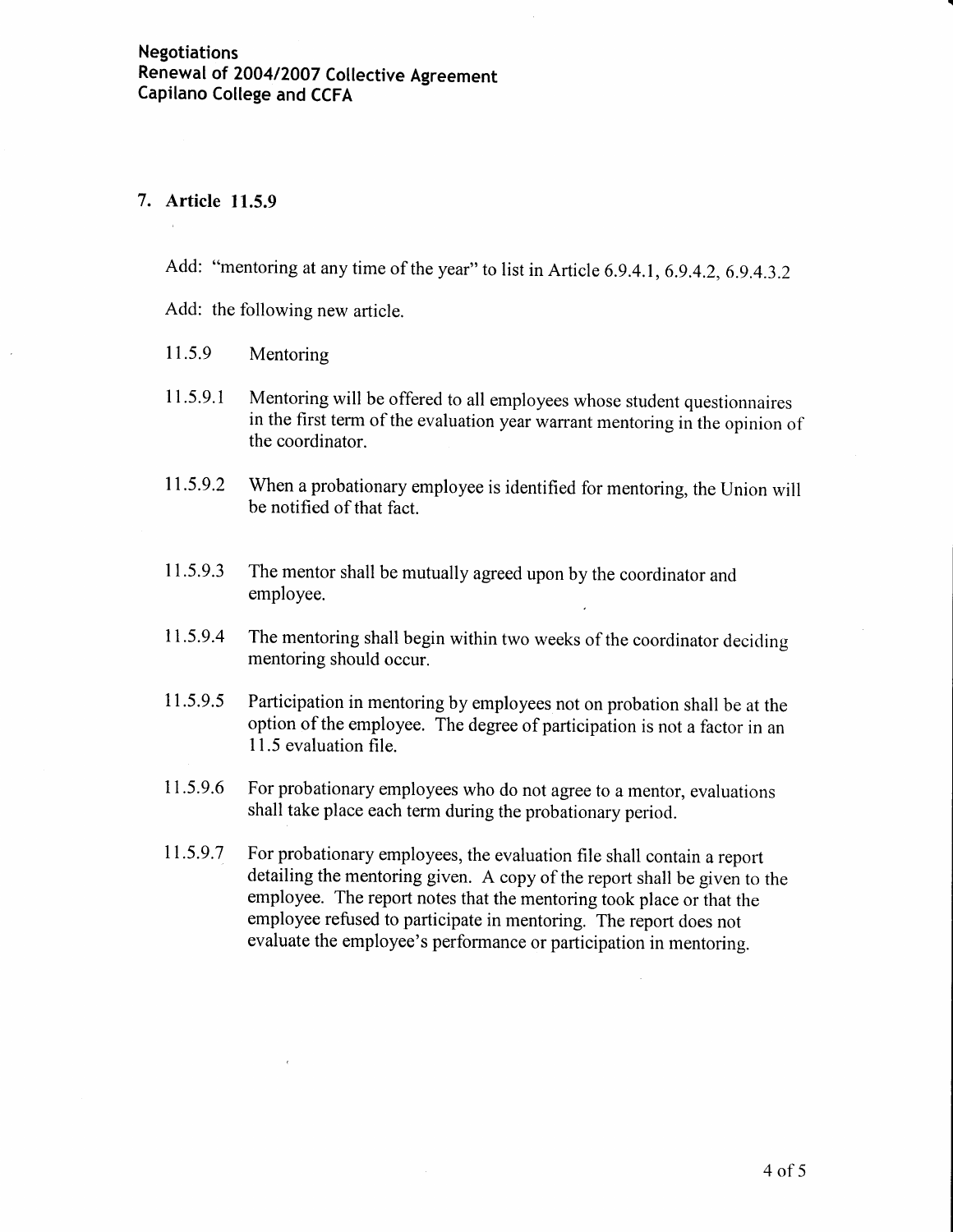### 8. Private Music Instructors

Amend: Article 6.4a2.2 and Article 6.4a2.5 as follows:

Article 6.4A2.2 For the purpose of defining a duty load, seniority, and severance one hundred (100) instructional hours of private music instruction shall equal one section. For the purposes of scale placement, step advancement and benefits eighty eight hours (88) instructional hours of private music instruction shall equal one section. These ratios shall apply to any employee who undertakes private music instruction regardless of their job classification or appointment status.

The cost of benefits, scale placement and step advancement will be paid from the amount for vision care coverage referred to in 1 above. These costs will be mutually agreed.

### 9. Financial Incentive

'fhe financial incentive of \$4,000 or portion thereof shall be considered a benefit amount and allocated to employee flexible benefit accounts if allowed by Canada Revenue Agency and PSEC.

Signed by Capilano College

Signed by  $CCF$ 

Date: Date:  $Date:$  Date:  $\frac{14}{67}$ . Attachs (2) March 9, 2007,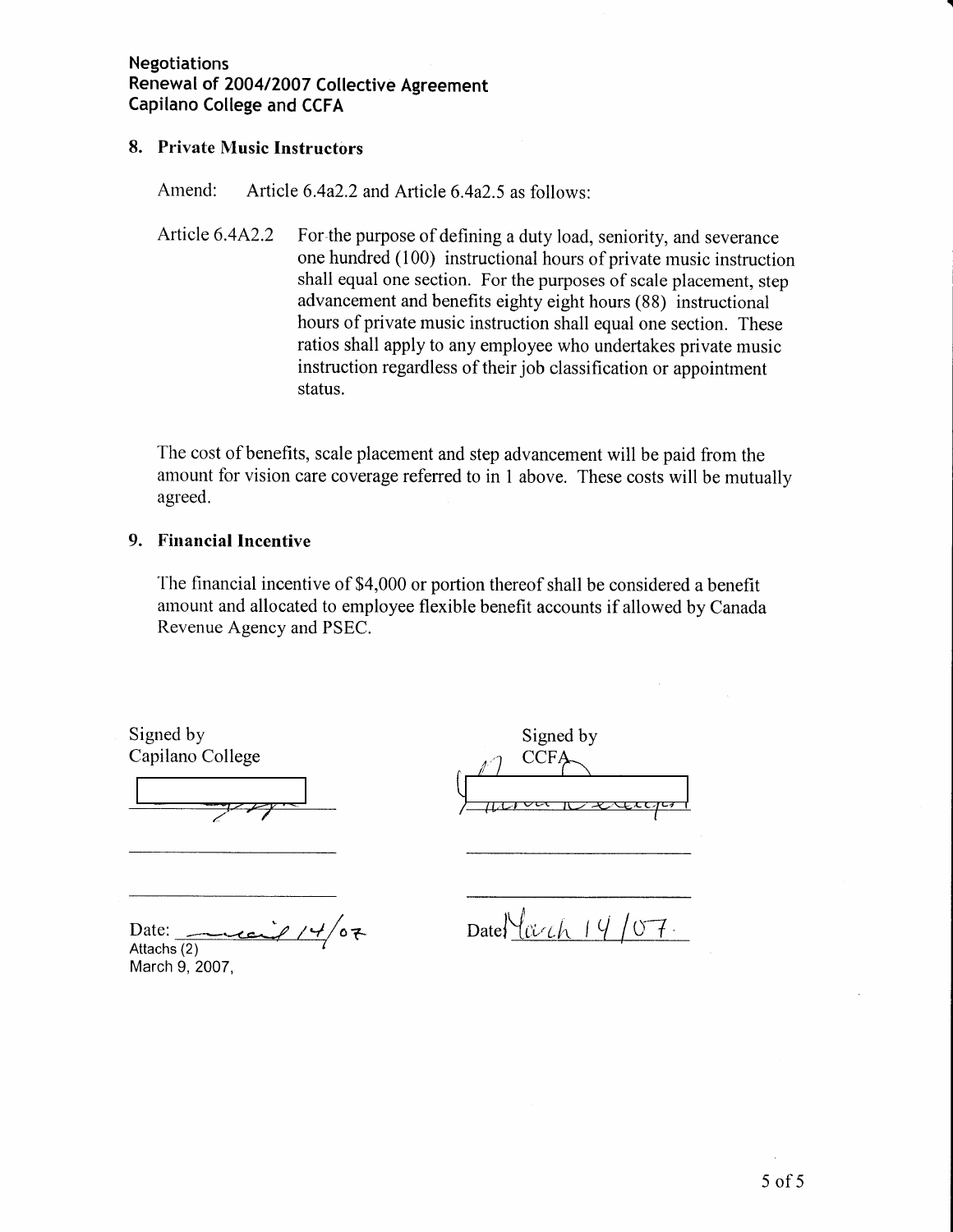## Housekeeping Issues

The following items are agreed to:

- 1. Article  $1.7.1.8$  Capitalization of "union"
- 2. Article 2.8.2.7.3.1 Replace "CCFA" with "Union"
- 3. Article 3.1 Replace OPEIU with COPE
- 4. Article 3.3.4 Replace "CCFA" with "Union"
- 5. Article  $3.5.2 -$ Capitalization of "union"
- 6. Article  $10.5.5.3.3 -$ Capitalize "union"
- 7. Article  $11.5.6.3.3$  place a "." at the end of the clause
- 8. Article  $11.5.6.5 -$  Capitalize "union"
- 9. Article  $11.6.6.1 -$ Capitalize "union"
- 10. Article 11.7.1.7-correct "her/her" with "his/her"

Signed by Capilano College

| Signed by   |
|-------------|
| <b>CCFA</b> |
|             |
|             |
|             |

Date:  $\bigcirc$ u, 18/07.  $_{\nu}$ 

Date:  $\sqrt{20 - (8/67)}$